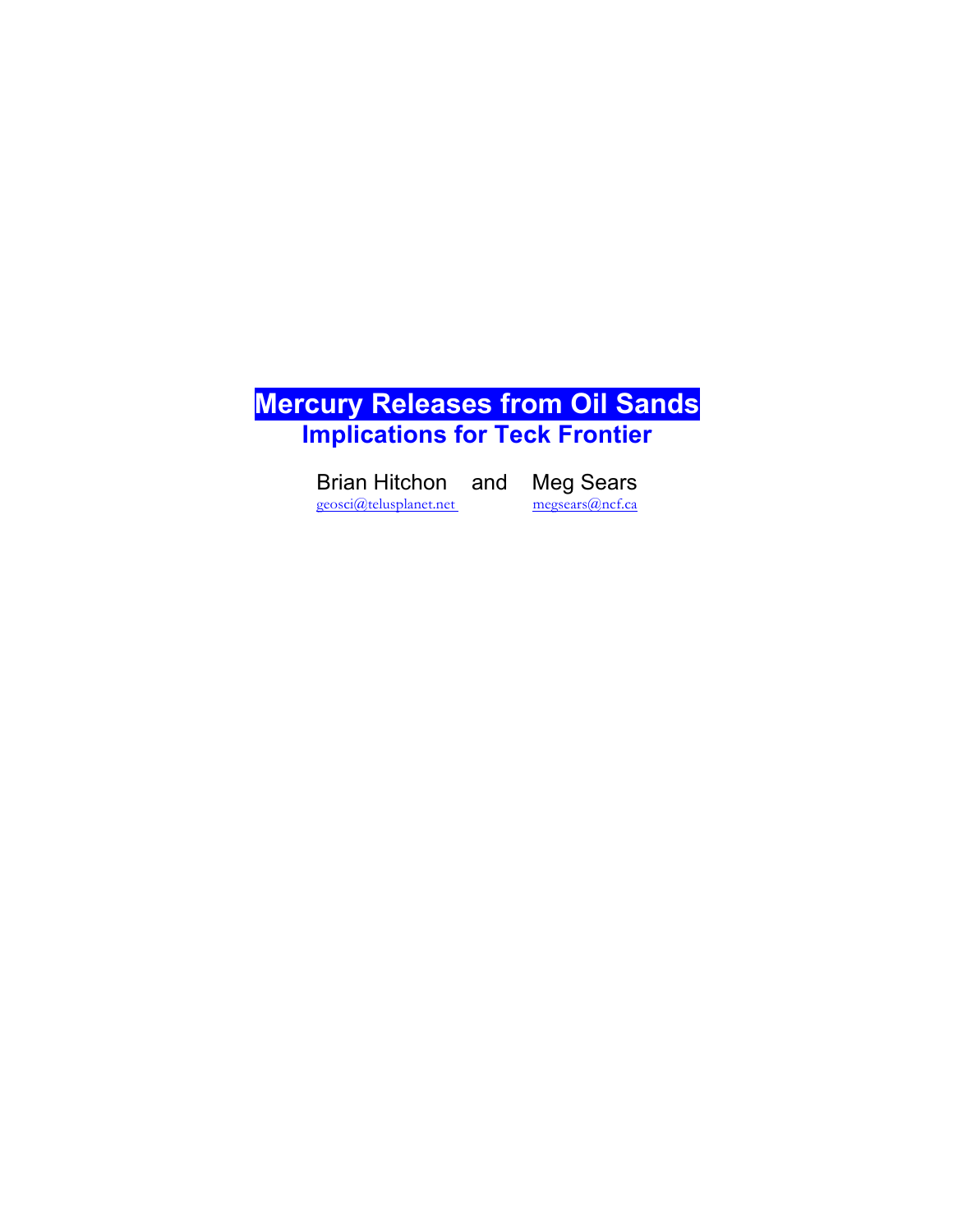# **Key Points**

### **Mercury Releases from Oil Sands Basic Facts**

**Mercury** occurs in low concentrations in bitumen in all Alberta oil sand deposits **Range** 100–700 parts per billion

## **Mercury Releases from Oil Sands Hot Facts**

**Mercury** is vaporized from bitumen at temperatures below 80°C **Peace River deposit** bitumen is heated in vented tanks at 65–80°C **Athabasca deposit** bitumen is processed by the 'hot' water method

**Conclusion Mercury is vaporized in the initial stages of bitumen recovery**

## **Mercury Releases from Oil Sands Where has all the Hg gone?**

**In synthetic crude oil? No** (it contains about 1 ppb) **In the environment? Certainly** (around plants near Fort McMurray) **Disposed in tailings ponds etc.? Yes** (National Pollutant Release Inventory) **Still in the plant? Unknown**

## **Mercury Releases from Oil Sands Health Facts - Peace River Example**

**Mercury** is toxic and can accumulate in human tissues **Peace River:** multiple adverse health symptoms were reported in 2009–2013 **Alberta Energy Regulator** concluded hydrocarbons and sulphur compounds to be the cause **Mercury** data not required or provided, although its presence in bitumen was known

## **Mercury Releases from Oil Sands Measuring the Mercury Footprint**

Mercury concentration is low Plant throughput is high Multiply these two numbers to compare plants (parts per billion mercury × 1000s of barrels per day)

## **Mercury Releases from Oil Sands A Quick Comparison**

**Syncrude** 200 000 barrels per day 82 ppb mercury Impact number 16 400 **Frontier** 260 000 barrels per day 680 ppb mercury Impact number 176 800

**Frontier has a mercury footprint 10.8 times greater than that of Syncrude**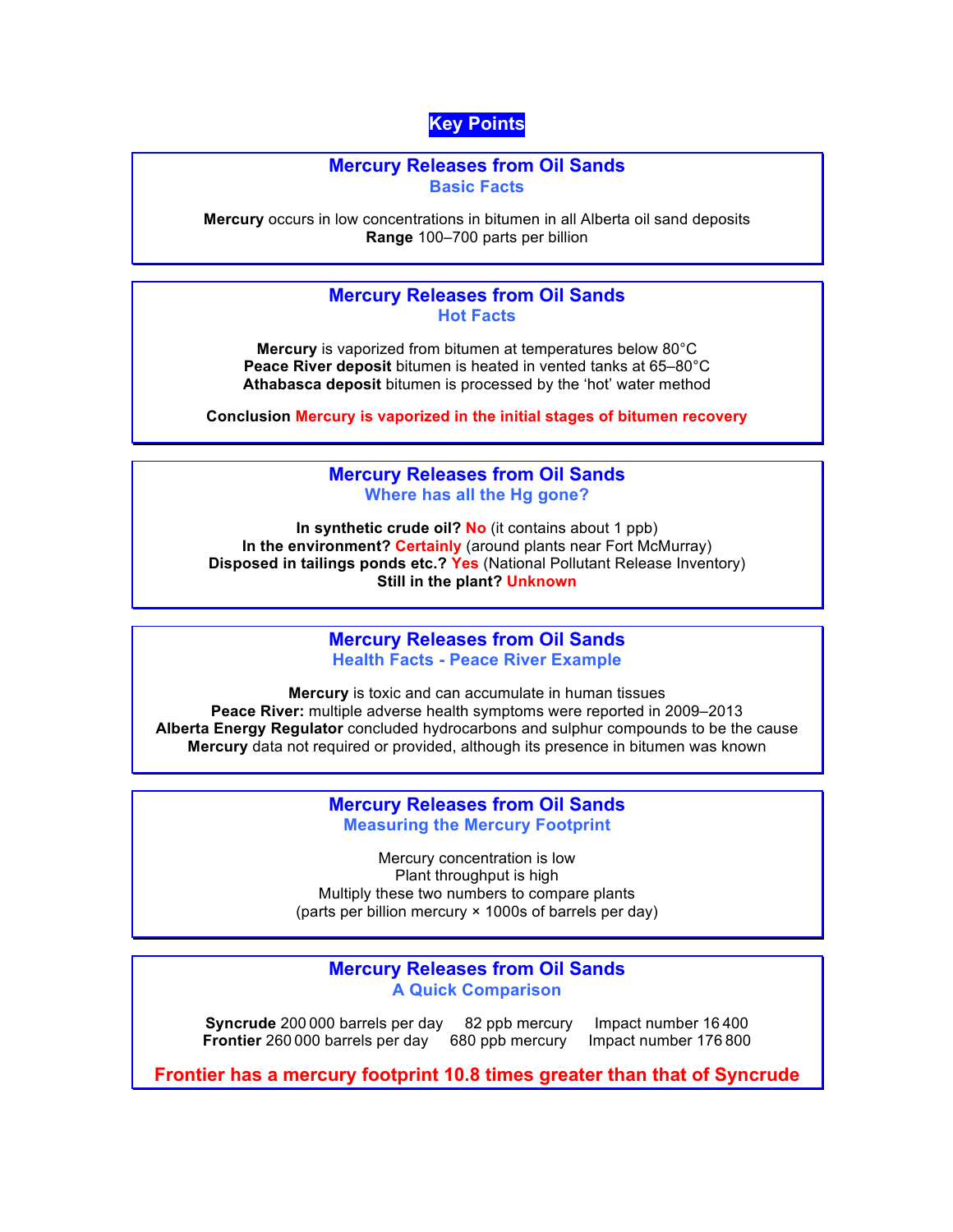## **Mercury Releases from Oil Sands Implications for Teck Frontier**

#### Brian Hitchon and Meg Sears

### **ABOUT US**

**Brian Hitchon** (B.Sc., Ph.D., P.Geol., F.G.S.) is a geochemist, retired after 32 years working for the Alberta Research Council (now InnoTech Alberta). His research is mainly concerned with the chemistry and flow of formation waters and how this information can be applied to processes such as  $CO<sub>2</sub>$  storage. Because formation water and crude oil are intimately interconnected he has also worked on trace elements in crude oils and bitumen in oil sand deposits. He is President of Hitchon Geochemical Services Ltd. [email: geosci@telusplanet.net]

**Meg Sears** (M.Eng., Ph.D.) is trained in (biochemical engineering and applied chemistry), with experience in energy research with Gulf Oil Canada. She now focuses on environmental health and scientific methods. She is employed at the Ottawa Hospital Research Institute, and is volunteer chair of the science-based civil society organization Prevent Cancer Now. Dr. Sears was retained as an expert for the Alberta Energy Regulator (AER) Proceeding No. 1769924 into odours and emissions in the Peace River Area. [email: megsears@ncf.ca]

#### **OVERVIEW**

We have prepared this report to highlight: (1) the under-recognized fact that bitumen in the Alberta oil sand deposits contains low concentrations but important quantities of mercury; and (2) potential large mercury emissions from the proposed Teck Frontier extraction of the Athabasca deposit.

Although the concentrations of mercury in oil sands are relatively small, the volumes processed are huge, and environmentally significant quantities of mercury are released by processing these oil sands. Mercury is vaporized from bitumen at temperatures at least as low as 80°C, which is the temperature range at which bitumen is processed commercially. Therefore, much or all of the mercury in the bitumen is released during initial processing, such that the mercury concentration is far lower in the final synthetic crude oil than in the original bitumen.

Our report follows the trail of knowledge of mercury from the laboratory to the largest oil sands project still under consideration (the Frontier mine of Teck Resources Ltd.). Along this path we summarize what is known and what needs to be known about mercury in Alberta's oil sands, and areas and populations impacted by emissions.

The evidence we reviewed suggests that the health of some Albertans may already be impacted by mercury released from bitumen. The importance of metals including mercury and cadmium was noted by Sears during the AER Peace River Proceeding No. 1769924, but no data on metals were required by the AER, nor provided by industrial parties. Symptoms described by local residents are consistent with vaporized mercury species as well as the acknowledged petrochemical toxicants. Mercury deposition elsewhere and bioaccumulation of methylmercury in the food chain is discussed below.

The Teck health report submitted to the Environmental Assessment process indicates that mercury levels in edible fish in the Athabasca River are almost four times the acceptable limit, but the Joint Environmental Assessment Panel concluded that it is not anticipated that proposed extraction will increase environmental contamination with mercury or methylmercury.1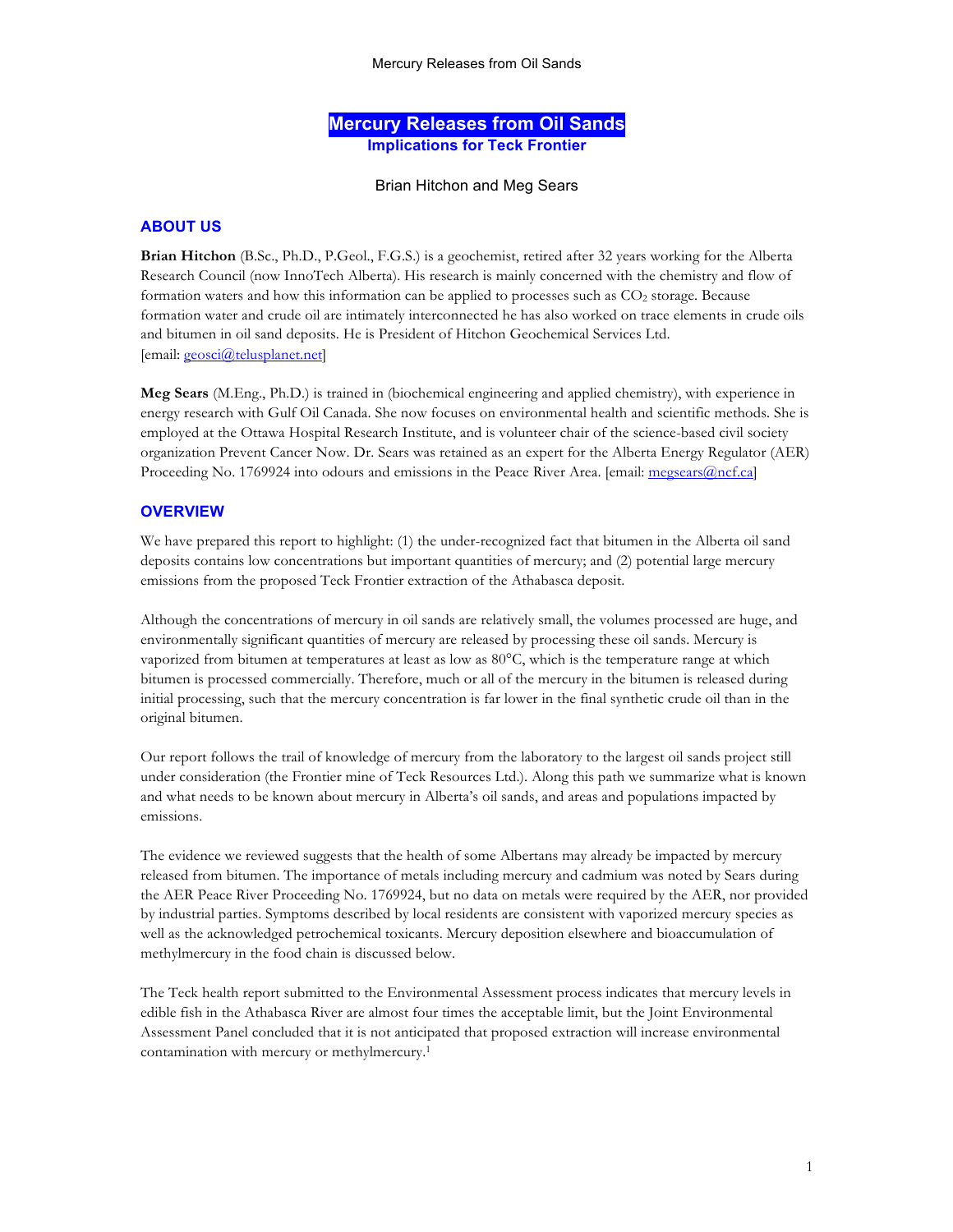### **DETAILED SCIENCE AND IMPLICATIONS**

#### **1. Hitchon et al. 1975 data - mercury in bitumen**

In 1975, Brian Hitchon, R.H. Filby and K.R. Shah published a paper on trace elements in crude oils of Alberta.2 Included in that study, but not part of the paper, was an undocumented oil sand sample supplied by Syncrude Canada Ltd. As with all oil sand samples described here, the bitumen was extracted from the oil sand with reagent grade benzene at room temperature without exposure to air. The benzene-bitumen mixture was then cooled and centrifuged at 8°C and 7000 rev/min for 15 minutes to remove clay minerals and water. Following this, benzene was removed from the mixture by evaporation at room temperature, and residual benzene was removed in a desiccator under vacuum, to constant weight.

In the case of this particular sample of bitumen the benzene-bitumen mixture was split into two parts. The bitumen was recovered from the first part as described above. The second benzene-bitumen mixture was subject to mild heat (less than 80°C) to drive off the benzene, although we recognize that light hydrocarbons may also have been vaporized at that temperature. Filby and Shah determined trace elements in each bitumen sample by neutron activation analysis at the Nuclear Radiation Centre, Washington State University at Pullman, Washington. For mercury, the result was as follows.

| <b>Sample Preparation Temperature</b> | <b>Mercury Concentration in Bitumen</b>         |
|---------------------------------------|-------------------------------------------------|
| Room temperature                      | 81.7 parts per billion                          |
| 80°C                                  | Below detection (less than 2 parts per billion) |

Full details of these two bitumen samples were published in 1983 in Open File Report 1983-02 of the Alberta Research Council.3

This experiment shows two things. First, our laboratory processing technique removed at most minimal mercury from bitumen. Second, mercury is easily vaporized from bitumen at 80°C.

In the case of our laboratory experiment the mercury vapour was exhausted via the fume hood into the atmosphere (but note that our sample size for the experiment was only 200 grams).

#### **2. Alberta Research Council screen of mercury in Alberta formations, 1973**

Circa 1973, the Alberta Research Council undertook a major investigation to determine if there are significant vertical and lateral variations in the composition of bitumen in Alberta oil sand deposits. Below is a summary of mercury in 12 bitumen samples across the major oil sand deposits.4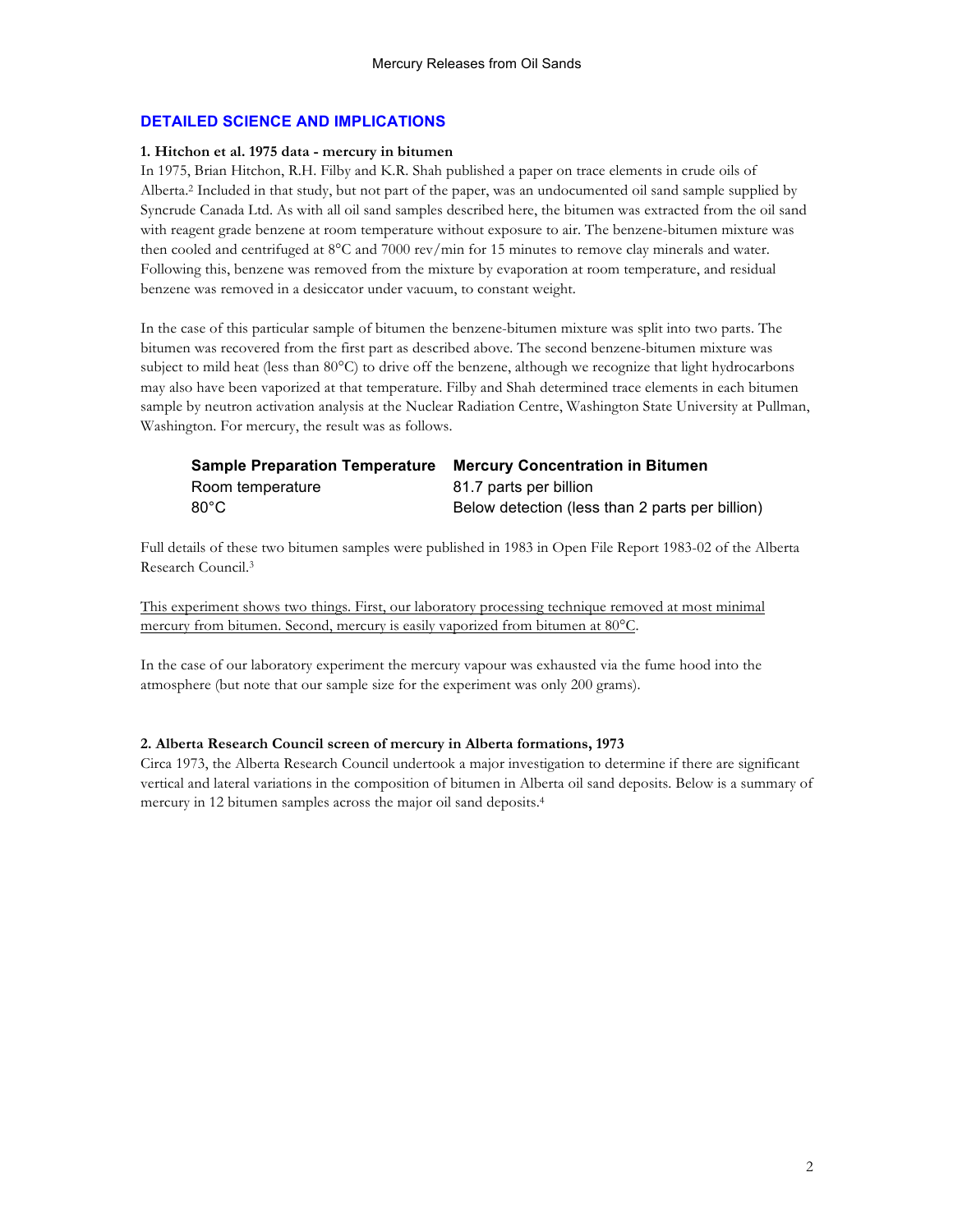| Sample No.                 | Depth (metres)  | Stratigraphic unit | Location           | Mercury (ppb) |
|----------------------------|-----------------|--------------------|--------------------|---------------|
| <b>ATHABASCA DEPOSIT</b>   |                 |                    |                    |               |
| BH-426A                    | $48.2 - 54.6$   | McMurray Fm.       | 6-6-103-12 W4 Mer  | 680           |
| <b>BH-435B</b>             | $283.5 - 295.7$ | McMurray Fm.       | 6-25-95-16 W4 Mer  | 370           |
| <b>BH-435C</b>             | $295.7 - 307.9$ | McMurray Fm.       | 6-25-95-16 W4 Mer  | 303           |
| BH-438A                    | $468.8 - 471.2$ | McMurray Fm.       | 10-23-80-13 W4 Mer | 273           |
| <b>BH-438B</b>             | $480.2 - 485.6$ | McMurray Fm.       | 10-23-80-13 W4 Mer | 209           |
| <b>COLD LAKE DEPOSIT</b>   |                 |                    |                    |               |
| BH-434B                    | $482.2 - 484.6$ | Sparky Sandstone   | 10-10-59-2 W4 Mer  | 360           |
| <b>BH-439C</b>             | $489.7 - 492.7$ | Sparky Sandstone   | 10-25-58-5 W4 Mer  | 406           |
| BH-439D                    | $494.2 - 499.9$ | Sparky Sandstone   | 10-25-58-5 W4 Mer  | 380           |
| <b>PEACE RIVER DEPOSIT</b> |                 |                    |                    |               |
| <b>BH-429D</b>             | $516.3 - 518.6$ | Bullhead Fm.       | 1-27-86-19 W5 Mer  | 5740          |
| <b>WABASCA DEPOSIT</b>     |                 |                    |                    |               |
| <b>BH-437A</b>             | $339.9 - 342.9$ | Wabiskaw Member    | 16-5-86-21 W4 Mer  | 845           |
| BH-430A                    | $501.1 - 502.9$ | Grand Rapids A     | 7-8-75-1 W5 Mer    | 768           |
| <b>BH-430F</b>             | $671.5 - 679.7$ | Wabiskaw Member    | 7-8-75-1 W5 Mer    | 728           |

#### **Mercury in 12 bitumen samples across the major oil sand deposits in Alberta**

With respect to the extraordinary value from the Peace River deposit, the original report stated:

"Elements of particular environmental interest include As, Hg, Se, Sb and Zn. Of these the most startling value, which needs confirmation based on other samples, is the 5740 ppb (5.74 ppm!) reported for Hg in sample BH-429D from the Peace River oil sand deposit. Contamination is suspected."

There was no follow-up determination by our laboratory. Although this suggests that higher mercury concentrations are a possibility, in this work we limit considerations to a maximum mercury content of 680 parts per billion.

It is difficult to draw many conclusions from this limited data, though we can note that when bitumen was analyzed in two samples a few metres apart from the same well, the mercury values were relatively close. Also, of the twelve samples where we have values, most of the mercury values are in the range 200 to 700 parts per billion.

**3. If companies presently processing oil sands have done any research to determine what happens to the mercury that is processed we are not aware that the results have been published.** The research by Hitchon et al. (1975)<sup>2</sup> and Hitchon and Filby (1983)<sup>3</sup> on trace metals in crude oils (*but not the oil sands results reproduced above*, in Hitchon, 19934) was cited in a 2009 report by the Alberta Research Council for the Petroleum Technology Alliance Canada.<sup>5</sup> The authors noted a paucity of data on mercury in heavy oil. As noted above, the Peace River Proceeding did not require from participants nor entertain data regarding mercury or other metals. Accordingly, the following is based only on our data, from historical work carried out by the Alberta Research Council.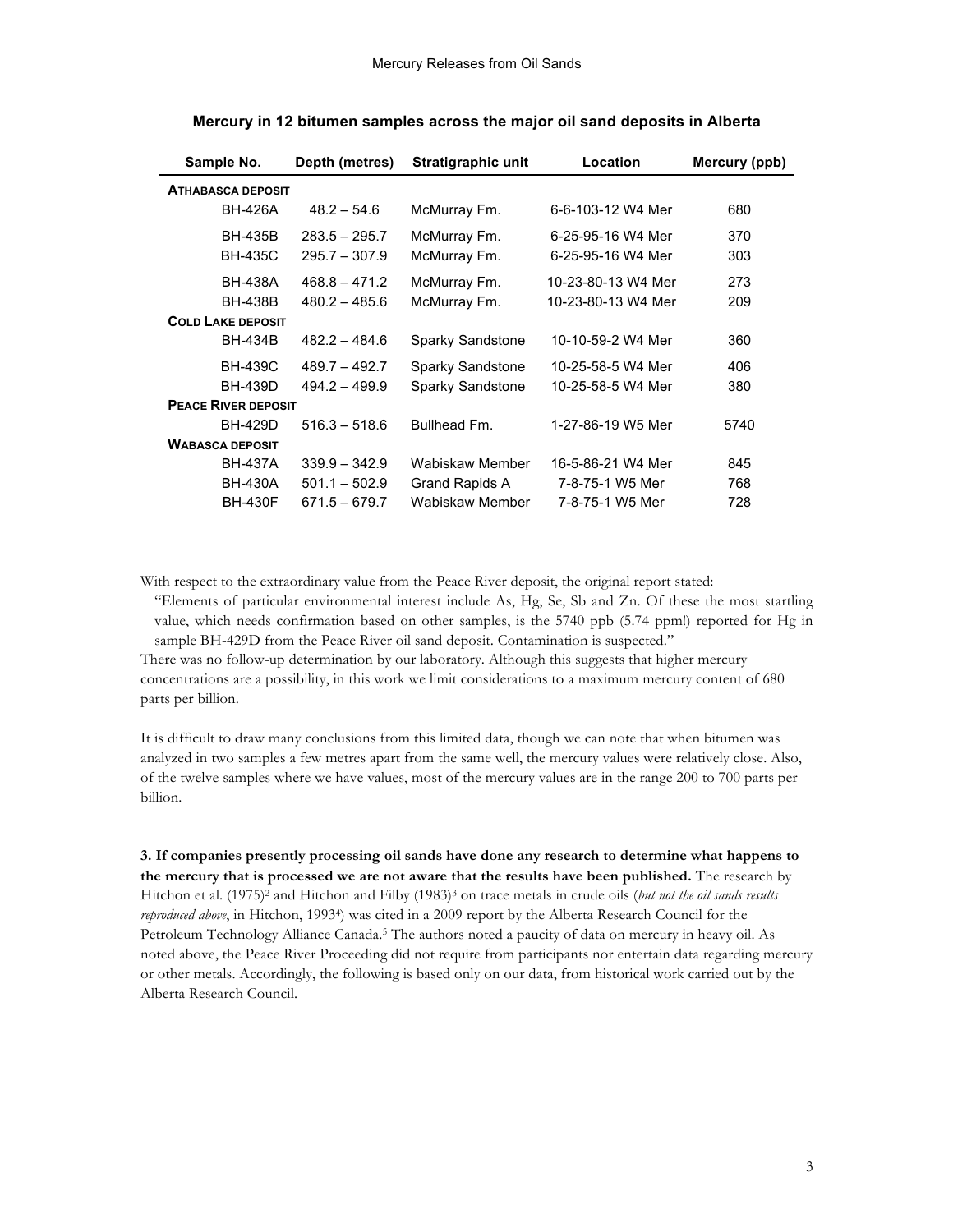## **4. Is there any evidence that extraction of bitumen from oil sands in Alberta may have produced untoward health effects that could possibly be attributed to mercury?**

What follows in the next few paragraphs is summarized from a report from the Alberta Energy Regulator (AER) *Report of Recommendations on Odours and Emissions in the Peace River Area*. 6 Items in brackets […] refer to individual sections in the AER report. Our comments are added, underlined.

Just east of Peace River town in northern Alberta the oil sands of the Peace River deposit are extracted by a process known as CHOP (cold heavy oil production). In the CHOP process, wells are drilled to the oil sand zone and the reservoir energy then drives the oil, water, and gas (and sometimes sand) to the wellbore, from where the mixture is pumped to the surface ... and hence to the production tanks to be heated to reduce viscosity and to allow separation of the oil, water, sand and gas in the tanks [92]. Shell Canada Limited noted that "the tank temperatures averaged 65 to 70 degrees Celsius depending on the water cut in the well" [103] and Baytex Energy Ltd. reported "heating the tanks to temperatures between 75 and 80 degrees Celsius" [112]. Note that both sets of temperatures are comparable to that used in our laboratory experiment to vaporize all the mercury in a sample of Athabasca oil sand.

Shell Canada Limited reported that it had "fully enclosed systems" for their tanks [102]. Other companies had various degrees of tank closure. Thus tank top gas was being vented to the atmosphere, flared, scrubbed using SulfaTreat scrubber to remove odours, used on site or off site, or various combinations of the above. What is clear is that mercury in the oil would be vaporized by heating and would be found in the atmosphere if vented or flared (possibly also if scrubbed).

Complaints from residents about hydrocarbon odours in the Three Creeks area began to increase in 2009, so that by late 2013 the AER had received 881 odour complaints, 80 percent of which were from areas with CHOP operations [6]. Symptoms included sinus congestion, headaches, tiredness, coughs, diarrhea, loss of balance, dizziness, loss of sleep, and nausea [38] and feeling clumsy, problems with balance, eye twitching, feeling faint, nervousness, clumsiness (in children), constipation, leg cramps, sensitization to other odours, hot and cold flashes, weakness in arms, night sweats and inflamed nasal passages [63]. The list of emissions generally associated with heavy oil operations [41] does not include heavy metals such as mercury.

In her report to the AER, Dr. Sears noted the "gaps in the information available" to her [including data on toxic metals] and that "the measurement and identification of exposure levels were of single chemicals rather than complex mixtures" [57]. Further, she "emphasized that the exposures are chronic" with serious long-term effects, especially to susceptible populations such as children [58].

In addition to the above quotation, originating from interviews conducted by Sears, independent interviews of residents corroborated and expanded upon personal health problems. For example, one family reported loss of balance, short- and long-term memory loss, slurred speech, slowed thoughts, loss of hearing, metallic taste, and noted that their daughter, then two years old, "was unable to keep balance. She would fall off things–you know, one stair up, she'd fall off it. She'd fall off the couch, she'd fall off the chair when she was just sitting, eating supper" (Michael Toledano, Vice magazine, 2014-02-20).

We stress here that during the Proceeding, all these health symptoms were reasonably related to hydrocarbons and sulphur compounds. This review was limited because no participant of the AER inquiry had been provided data on mercury in oil sands bitumen, despite the fact that this information had been requested by Sears, and in fact in the public domain since the Alberta Research Council reports of 1983<sup>3</sup> and 1993.<sup>4</sup>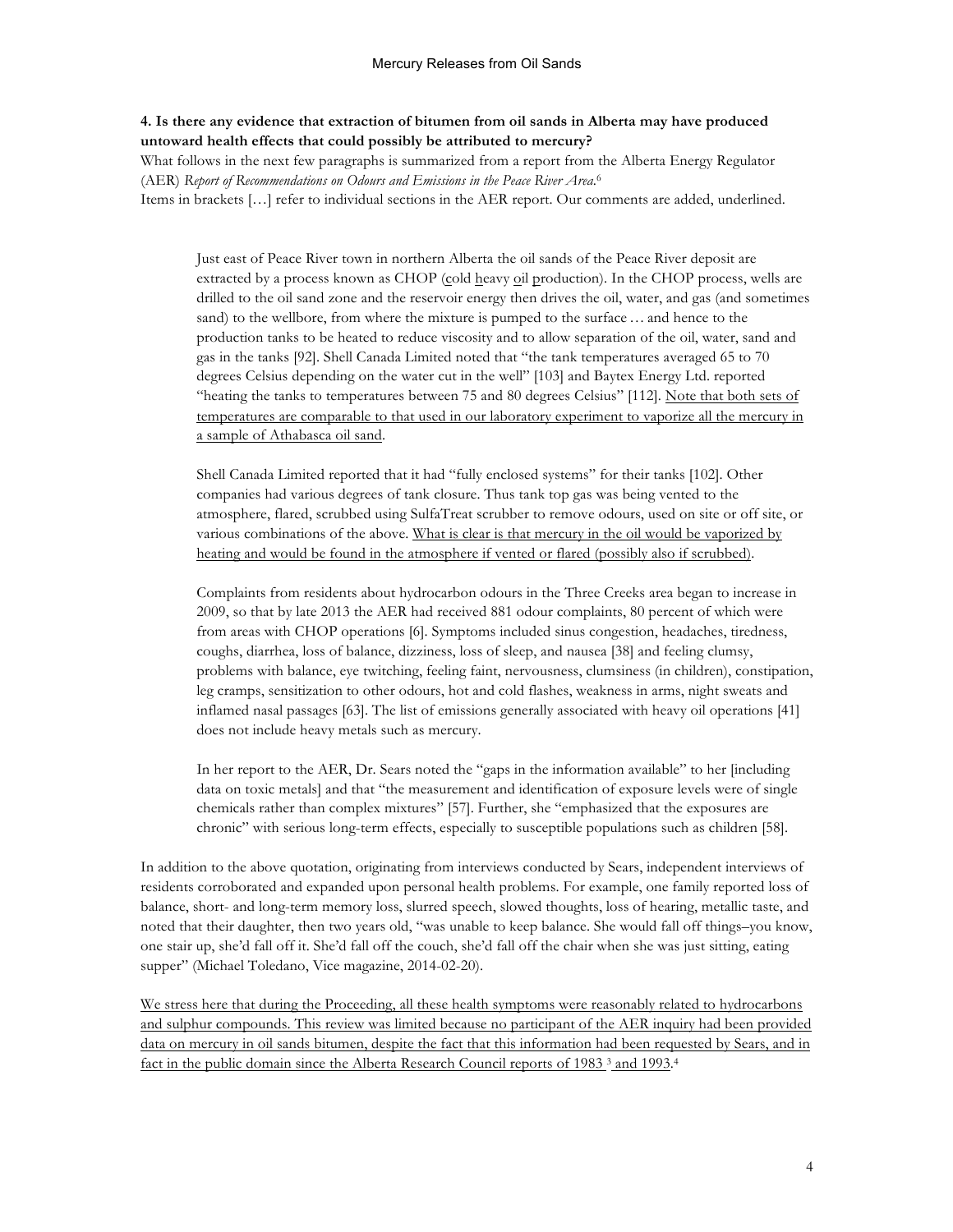#### Mercury Releases from Oil Sands

**5. Toxicity of mercury,** as related to the health problems reported in the Peace River area. During the Peace River Proceeding, interviewees indicated a number of symptoms that may be attributed to mercury exposure, as well as to sulphur-containing and other petrochemicals. With overlaps in symptoms from chemicals in the complex emissions mixture, it is impossible to attribute symptoms to a single component. Nevertheless, elemental mercury vapour as well as organic mercury (most commonly methylmercury, though other compounds are possible 7). The following are symptoms summarized in a large Canadian Institutes for Health Research (CHIR) scoping review conducted by Dr. Sears, and Dr. Riina Bray MD, Medical Director of the Environmental Health Clinic, Women's College Hospital, University of Toronto. Many of these symptoms were reported by residents. A comprehensive review of health effects of mercury and compounds, as well as an interaction profile for chlorpyrifos, lead, mercury and methylmercury was published by the U.S. Agency for Toxic Substances and Disease Registry (ATSDR).8,9

**Acute exposure** may cause fever, altered blood pressure (depending upon type of mercury compound), tachycardia, inflammation of mouth and gums, salivation and swelling of salivary glands, metallic taste, tremors of eyelids, airway irritation and cough; weakness, cramping and twitching; decreased urine output, ejaculatory pain. Skin symptoms and delayed systemic symptoms are possible with dermal organic mercury exposures.

**Chronic exposure** would also have been experienced in Alberta communities impacted by mercury-containing bitumen emissions. Mercury causes permanent damage to nerves in the brain as well as peripheral nervous system. Symptoms include hearing loss, tinnitus and deafness; tremors of the eyelid, jerky visual tracking (nystagmus), narrowing of visual field, increase in size of "blind spot" in retina; nasal irritation and disturbed sense of smell; excess salivation, change in sense of taste and other oral and airway symptoms seen with acute exposure; allergic skin reactions and rash; photophobia, cramps, chills, perspiration, irritability, sleeplessness, progression of atherosclerosis (negating the benefits of fish consumption), anemia and other abnormalities in blood cells reflecting effects on bone marrow; cough and lung damage; nausea, gastrointestinal symptoms, liver damage, weight loss; kidney damage; weakness, muscle cramps, developmental regression; and other symptoms similar to amyotrophic lateral sclerosis (ALS), that may be reversible.

**6.** We now turn our attention to the Athabasca oil sand deposit, the most commercially important oil sand deposit in Alberta. Although (1) there is a wealth of information on the deposit and its environmental impact, and (2) mercury has received much attention, we still do not know the answers to such fundamental questions as: (1) How much mercury is there in the oil sands/raw bitumen inputs to the processing plants? (2) What is the fate of mercury species within the processing plants? (3) How much mercury is in the environment outside the processing plants and where is it found? Mercury releases reported to the National Pollutants Release Inventory (NPRI), on site and off site, to air, water and soil, may be searched online.10 The majority of mercury from Syncrude is deposited in tailings; however, questions remain as to long term fate of mercury.

There are five well documented analyses of bitumen from three cores from across the Athabasca oil sand deposit (see table on page 3). Average values are summarized below.

|           | Sample No. Average depth (m) | Location           | Average mercury (ppb) |
|-----------|------------------------------|--------------------|-----------------------|
| BH-426A   | 51.4                         | 6-6-103-12 W4 Mer  | 680                   |
| BH-435B/C | 295.7                        | 6-25-95-16 W4 Mer  | -337                  |
| BH-438A/B | 477.2                        | 10-23-80-13 W4 Mer | 241                   |

None of the cores is close to the operating plants, so we do not know the true content of mercury in the bitumen being mined at the various sites across the deposit. The only value available is 81.7 ppb mercury in the undocumented sample from Syncrude Canada Ltd.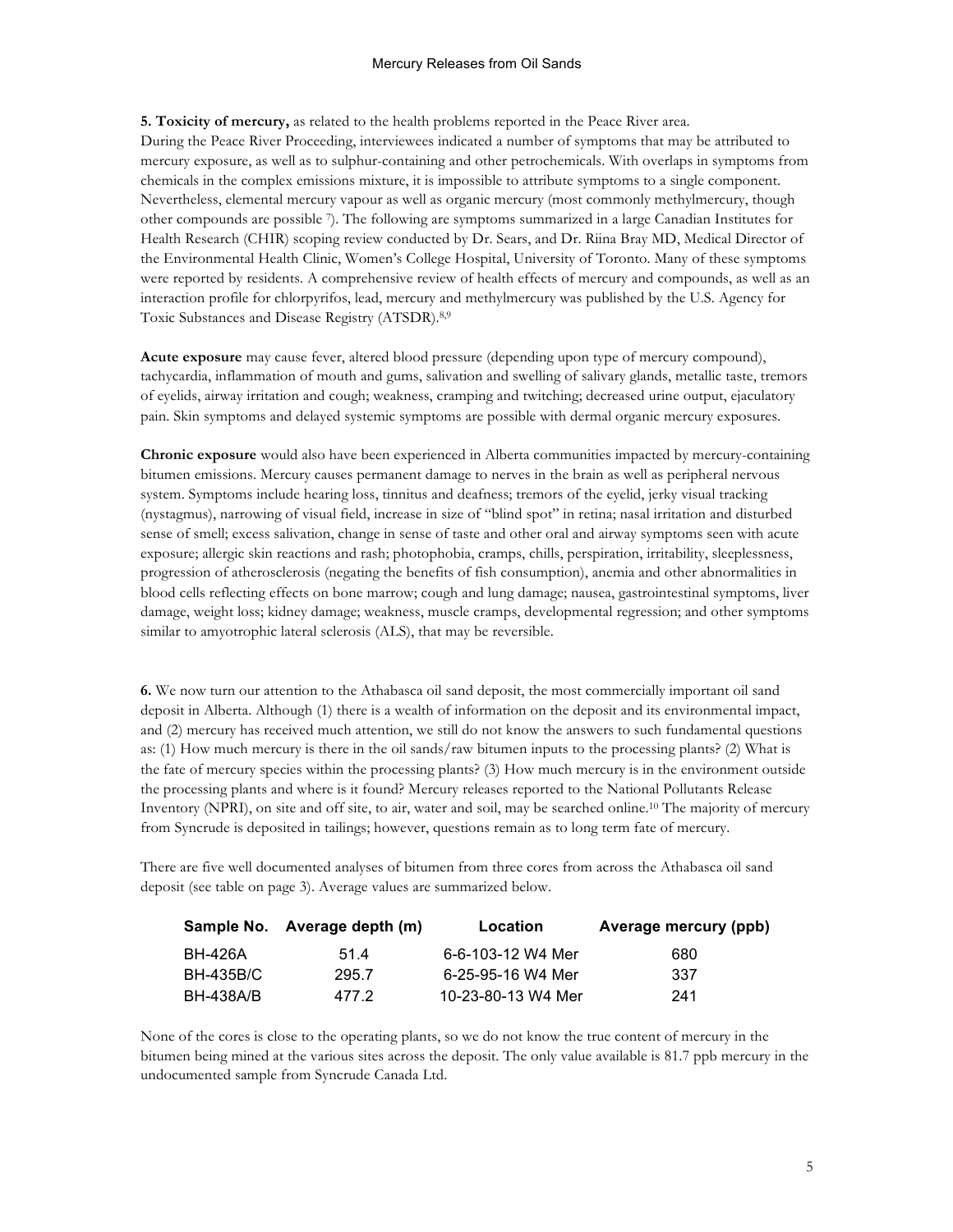The Environment Canada report *Mercury in Crude Oil Refined in Canada* <sup>11</sup> describes two samples (CCCN66 and CCCN67) as 'synthetic' crude oils created by upgrading bitumen from the Alberta oil sands. Sample CCCN43 is "a bitumen produced from oil sands that has not been upgraded upstream of the refinery". There is no further documentation of these samples. Average values from Table 8 of the report are given below.

| Sample ID                                                                                                                                                                                                                           | Density (g/mL) | <b>Sulphur</b> | Total Mercury (ng/g)   |  |
|-------------------------------------------------------------------------------------------------------------------------------------------------------------------------------------------------------------------------------------|----------------|----------------|------------------------|--|
|                                                                                                                                                                                                                                     |                | (% w/w)        | [University of Ottawa] |  |
| CCCN66 synthetic oil                                                                                                                                                                                                                | 0.8559         | 0.2            | 0.3                    |  |
| CCCN67 synthetic oil                                                                                                                                                                                                                | 0.8679         | 0.1            | 1.1                    |  |
| CCCN43 bitumen, not upgraded                                                                                                                                                                                                        | $0.9072*$      | 3.1            | 6.6                    |  |
| $\ldots$ , and $\ldots$ . The set of the set of the set of the set of the set of the set of the set of the set of the set of the set of the set of the set of the set of the set of the set of the set of the set of the set of the |                |                |                        |  |

\* This density looks very low for unprocessed bitumen. Most have density greater than 1.0  $g/mL$ .

Let us, simplistically, assume that one barrel of bitumen yields about one barrel of synthetic crude oil. Then our input and output concentrations of mercury are about 82 ppb and an average of 0.7 ppb (above tables), respectively. This means that we need to account for about 81 ppb of mercury. Syncrude Canada Ltd. recently announced that as of mid-October 2019 they had produced a total of 3 billion barrels of crude oil (read synthetic oil?) since the start of operations 41 years ago. This is an average of 200 000 barrels per day from a plant with 82 ppb in the starting material. That represents a large amount of mercury to be accounted for – roughly 40 000 kg over the lifetime of the plant.

Where might this mercury be found? The hot water flotation method is the basis of the present commercial extraction process for mined oil sand. The mined oil sand is crushed and mixed with hot water forming an aerated slurry. This means that the initial process results in effective removal of mercury from the raw bitumen. Mercury may also be in the bitumen froth (which is de-aerated with steam … more heat applied). The final bitumen stream is upgraded by a variety of processes such as fluid coking, delayed coking, and hydrotreating before being sent to refineries for final upgrading. Wastes include gases, and material sent to tailings ponds. There are thus many places in which the 'missing' mercury may appear.

One pathway for mercury to enter the surface environment is by atmospheric deposition. This may be investigated through either deposition onto plants or through precipitation. The plant of choice for some studies of heavy metals in northern Alberta is *Sphagnum* moss from ombrotrophic (rain-fed) bogs but there appears to be only one study with respect to atmospheric mercury deposition on *Sphagnum* moss. <sup>12</sup> Bill Shotyk and Chad Cuss collected samples of moss from twenty-two bogs near open pit mines and upgraders, and analyzed for mercury by two different methods. The results were compared to a control site at Utikuma (in northwest Alberta). Although the authors noted that the analytical findings were "contradictory" they nevertheless indicated mercury accumulation rates of  $5.8-7.5 \mu g/m^2yr$  (micrograms per square metre per year) versus 5.7–6.1  $\mu$ g/m<sup>2</sup>/yr for the control site. Dissipation from "hotspots" can be expected, as mercury is a "global pollutant" by virtue of its long range transport via re-volatilization. This required global actions, <sup>13</sup> and Canada is a signatory and has ratified the Minamata Convention – a global treaty to protect human health and the environment from mercury releases.14

In spring 2013, Jane Kirk and co-authors <sup>15</sup> sampled the 2012 accumulated winter snowpack at sites located at varying distances from major developments in the Athabasca oil sands area (about 20 000 km2). They found that 79 $\pm$ 12% of the total mercury was bound to particles, with loads reaching up to 1000 ng m<sup>-2</sup> (nanograms per square metre) near major developments. More important, there was a parallel increase in methylmercury (MeHg) loads, reaching up to 19 ng m–2 near major developments. The total mercury and methylmercury values were significantly correlated. By comparing the mercury data with other data they had they suggested "that oil sands developments are a direct source of MeHg [methylmercury] to local landscapes and water bodies." As noted previously, and worth repeating, methylmercury is a neurotoxin which bioaccumulates through foodwebs, and can reach levels in fish and wildlife that pose health risks to human consumers.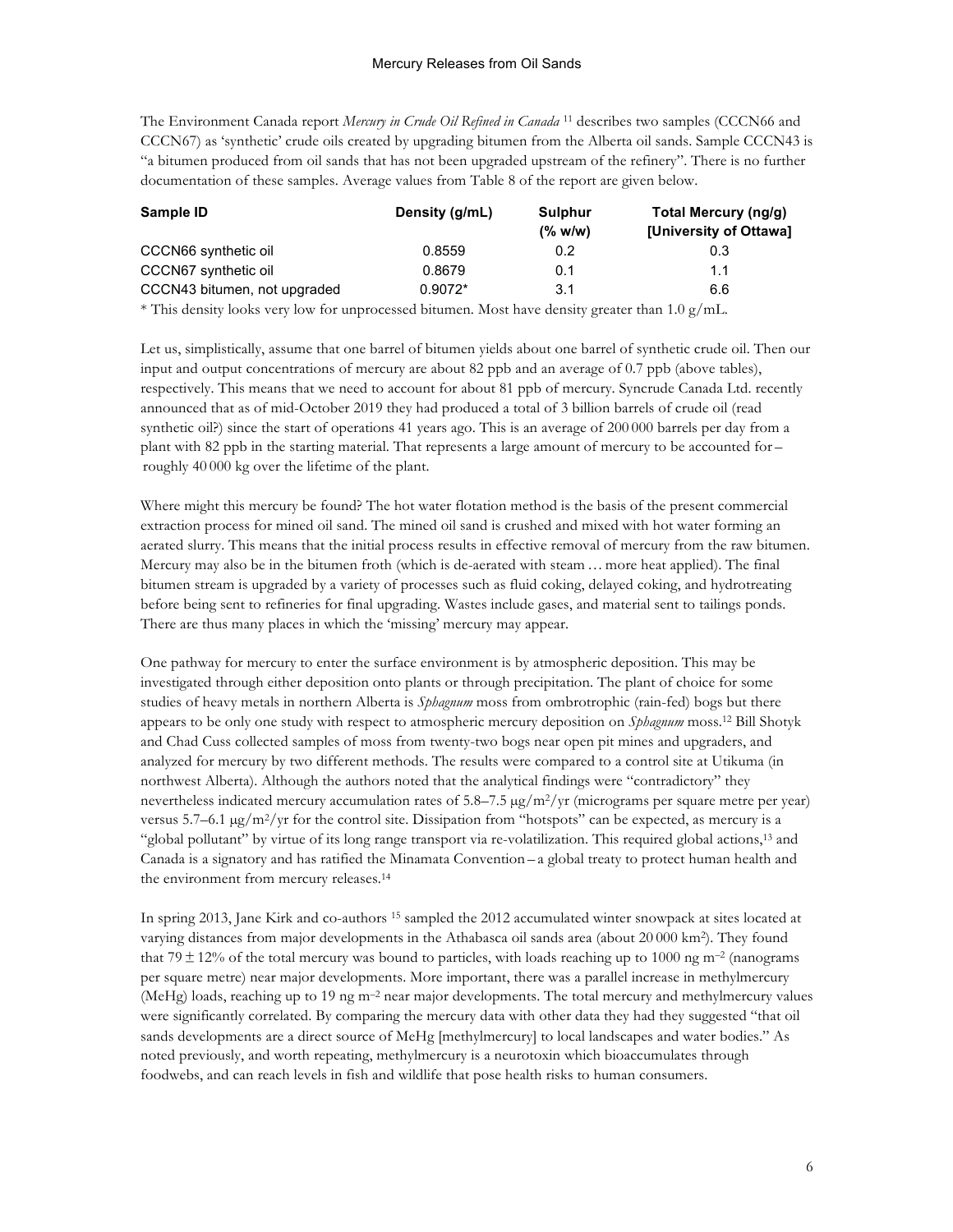Total mercury and methylmercury have also been measured in waters from fifty lakes throughout the Athabasca oil sands region over a five year period. <sup>16</sup> The mean amount of total mercury in the lake waters (0.4– 5.3 ng L–1) and methylmercury (0.01–0.34 mg L–1) were similar to those of other boreal lakes. An atmospheric chemical transport model was used to show that <2% of all mercury deposited to the sampled lakes was emitted from oil sands activities. However, the authors did not relate the mercury values in specific lakes and their drainage basins with the atmospheric deposition data of Kirk and co-authors.15 This might have been a more meaningful correlation (though it is recognized that input from surface runoff and groundwater inflow would have to be taken into account).

Organic mercury in bitumen that is released during separation of bitumen from sand and water may include other organic forms. Some of these are even more toxic than methylmercury. As reported for lighter fluids (condensates), mercury molecules with one or two methyl (single carbon), or ethyl (2-carbon chain) groups are possible, but not all may be detected in analyses.7

What may we conclude from the above? First, only a mass balance with defined input and output determinations will tell us where mercury goes when it is processed in an oil sands plant. Second, there is strong evidence that both total mercury, methylmercury and other forms of organic mercury came from existing oil sand plants. Third, that very toxic organic mercury is emanating from oil sand plants, is in the air, and is being deposited on the ground and making its way into waterways and thereby the food chain.

**7. Potential mercury impacts from Teck Frontier mining and processing of oil sands.** The most northerly of the determinations of mercury in bitumen in the Athabasca oil sand deposit has the highest value for mercury (680 ppb) in the deposit. The location of this sample is outside but near the northern end of the Frontier lease of Teck Resources Ltd. Equally important, it is located less than 20 km from the southern border of Wood Buffalo National Park… the largest national park in Canada and a UNESCO World Heritage Site that is under threat with the maximum number of threats (9) of any Canadian World Heritage Site.

In the submission of Teck Resources Ltd. under the Canadian Environmental Assessment Act (CEAA) Report 7 (Health)17 concluded that health risks are low to negligible, based on estimates of low exposures to three known carcinogens (arsenic, benzo(a)pyrene and hexachloro-1,3-butadiene [the latter does not originate in oil sands]), among dozens of toxic substituents. Mercury was acknowledged as a renal, developmental, reproductive and neurological toxicant, and was included in a chronic oral exposure assessment of risks to human health. Oral intake is via fish. Very briefly, it was postulated on behalf of Teck, and accepted by the review panel,<sup>1</sup> that the fish in the Athabasca River are already contaminated with mercury (as would be expected for a mobile pollutant such as mercury), but that this would not increase substantially as a result of the Frontier development. Few recommendations from Environment and Climate Change Canada regarding mercury research and surveillance were accepted by the Review Panel.1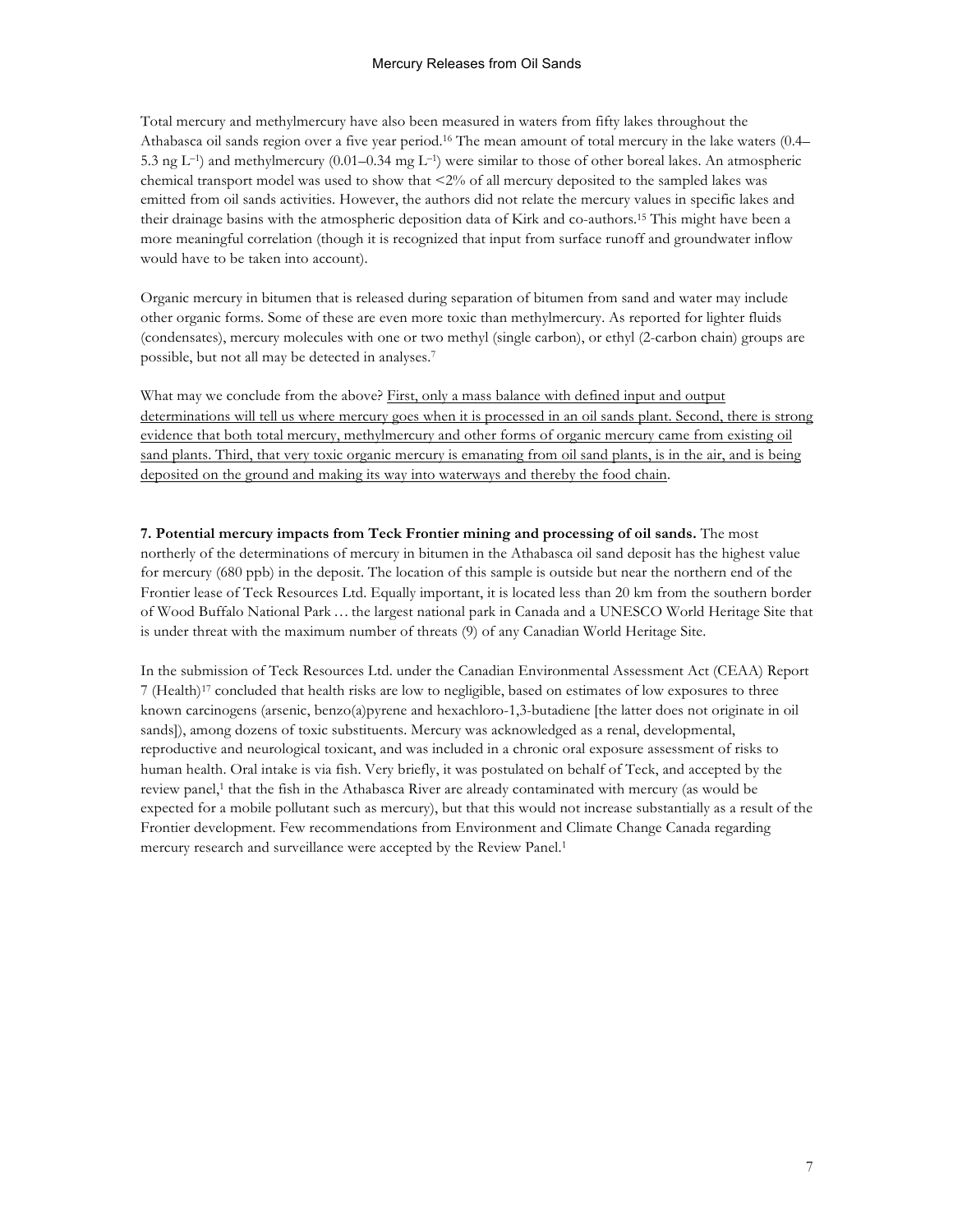### **Ongoing environmental mercury loading from Teck Frontier versus Syncrude**

A critically important aspect is the scaled-up amount of mercury involved, compared with current emissions, as represented by Syncrude Canada Ltd. The comparison is given below.

| <b>Producer</b>                           | <b>Production</b><br>(barrels per day) | Mercury in input bitumen<br>(part per billion) | <b>Relative Impact Number</b><br>$(ppb \times 1000 \, \text{bb}/\text{day})$ |
|-------------------------------------------|----------------------------------------|------------------------------------------------|------------------------------------------------------------------------------|
| Teck Resources Ltd.<br>(Frontier mine)    | 260 000                                | 680                                            | 176800                                                                       |
| Syncrude Canada Ltd.<br>(41-year average) | 200 000                                | 82                                             | 16400                                                                        |

With respect to mercury, this means that the Teck Resources Ltd. operation at the Frontier mine will **have an ongoing impact 10.8 times greater than the impact of mercury at the operations of Syncrude Canada Ltd.**

**An impact that is more than one order of magnitude greater at the Frontier mine than at mines operated by Syncrude Canada Ltd. is sufficiently large that the Frontier mine should not be approved until the full impact of mercury in all oil sands processing is evaluated, mitigation devised, and deemed safe by independent experts.**

## **SUMMARY**

We divide our comments into three groups: (1) what we know, (2) what we think are possible links between mercury in bitumen and the environment, and (3) the significance of these links with respect to the application of Teck Resources Ltd. for the Frontier mine.

What we know.

- Mercury is present in bitumen in all oil sand deposits in Alberta.
- Amounts of mercury in bitumen from Alberta oil sands are in the general range 100 to 700 ppb (parts per billion), although higher concentrations are possible.
- The processing techniques used to recover bitumen from oil sand removes mercury from bitumen.
- Heating bitumen at temperatures as low as 80 degrees Celsius causes vaporization of effectively all the mercury.
- The cold heavy oil production (CHOP) method used to produce some oils in the Peace River oil sand deposit includes heating the bitumen-gas-water-sand mixture in tanks at temperatures in the range 65 to 80 degrees Celsius. The hot water flotation method developed by Dr. Karl Clark at the Alberta Research Council is the basis of the present commercial extraction process for mined oil sand in the Athabasca oil sand deposit. The temperature of the hot water is not specified here but is certainly less than 100°C.
- Mercury in bitumen is reported as total mercury (often identified as THg).
- Methylmercury is an organic mercury compound that is extremely toxic and bioaccumulates in humans, fish, wildlife and the environment. We did not determine it in oil sand bitumen. Bitumen may contain other organic mercury chemicals that are also very toxic.
- A study of total mercury and methylmercury in accumulated winter snowpack in the Athabasca oil sand area showed greater loads near oil sand developments, and a significant correlation between these two forms of mercury. This suggests that oil sands developments are a direct source of methylmercury to local landscapes and water bodies.
- Medical problems reported by some residents in the Peace River oil sand area were reviewed for Alberta Energy Regulator (AER) and attributed to venting hydrocarbon and sulphur vapours from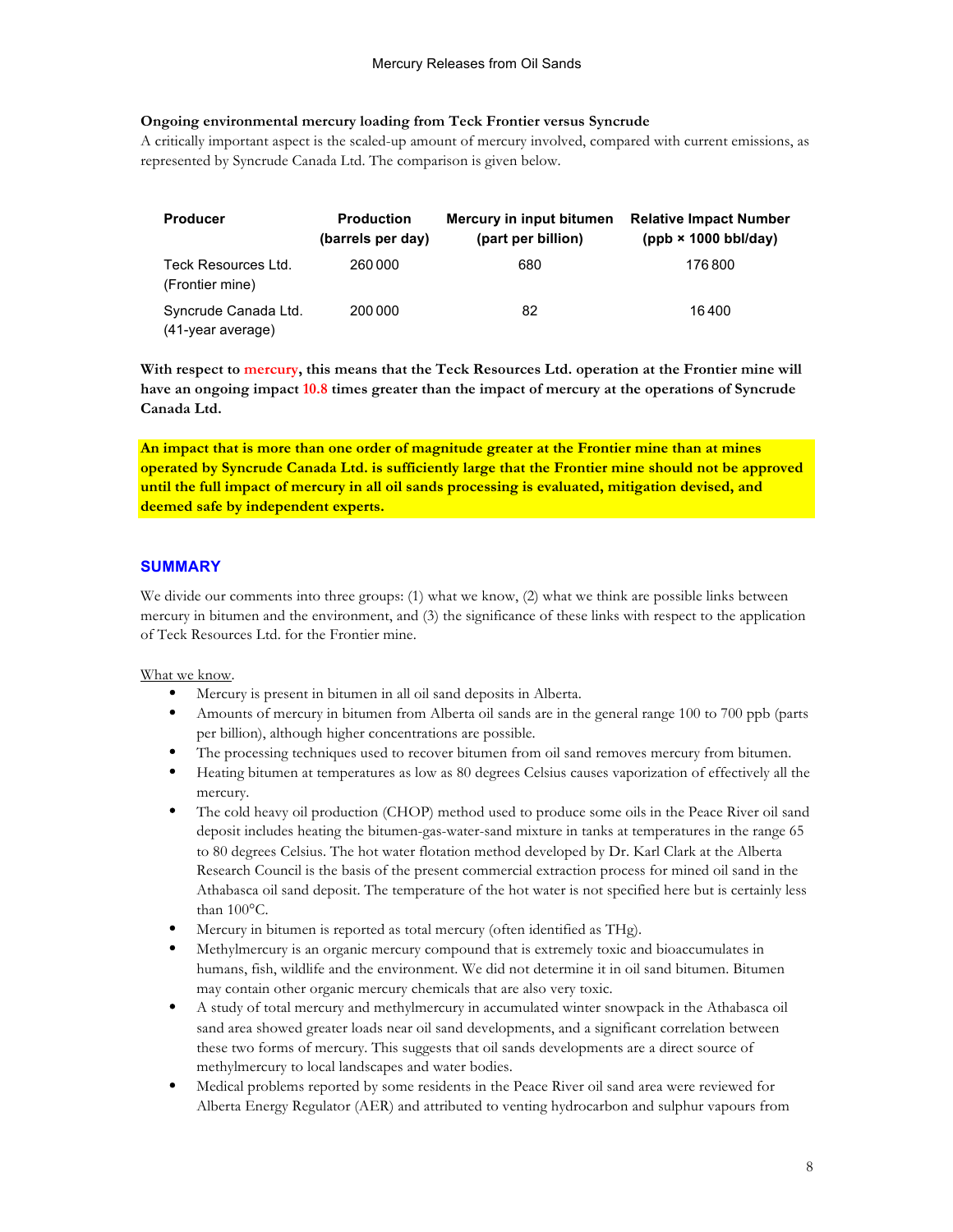heated bitumen processing tanks. Although symptoms were consistent with mercury exposure, no data pertaining to mercury exposure was included in the materials under consideration by the AER experts.

- The highest reliably measured content of mercury in bitumen from the Athabasca oil sand deposit is 680 ppb. The sample came from core in a well near the northern end of the proposed development of Teck Resources Ltd. and less than 20 km from the southern boundary of Wood Buffalo National Park, a UNESCO World Heritage Site that is under threat with the maximum number of threats (9) of any Canadian World Heritage Site.
- As far as we know, a mass balance for mercury has never been carried out in any oil sand plant or similar oil sand operation. Such a mass balance would identify the amount and location of all mercury that will be input from the mined oil sand, and its environmental fate. The mercury content of synthetic crude oil is about 1 ppb, so there is much mercury to be accounted for.
- For comparative purposes, one way to estimate the order of magnitude of the mercury footprint is to multiply the mercury content of the input bitumen by the volume of oil processed per unit time. When this is done for Syncrude Canada Ltd. and the proposed Teck Resources Ltd. Frontier operation, the Frontier plant will have a relative impact more than 10 times greater than that of Syncrude Canada Ltd.

What we think are possible links.

- We suggest that in the Peace River oil sand area where CHOP is the bitumen recovery method, the hydrocarbon vapours emanating from the heated tanks also include mercury.
- Based on some of the symptoms reported by residents, we suggest that both elemental and organic mercury were vented from the heated bitumen tanks, and were harmful.

Significance of these links.

- **o** In the Peace River oil sands area two questions need answers. First, have former and current residents been subject to contact with mercury from oil sand operations, and if so, how should they be medically treated? Second, how will the Alberta Energy Regulator ensure that mercury from oil sands operations will not be a problem in the future?
- **o** In the Athabasca oil sands area it has already been shown through a study of atmospheric deposition that both elemental and methylmercury have been and are probably currently being vented from the oil sands processing plants. What is required is a mass balance of all forms of mercury from the oil sands in the open pit mine, through all activities within the processing plant (including the finished products), to the local environment (including all 'waste' streams, tailings ponds, and venting).
- **o** Knowing the sources and pathways of mercury, only then can technological mercury recovery solutions be devised, tested and implemented.
- **o** The proposed Frontier mine of Teck Resources Ltd. has the potential over its lifetime to be the foremost emitter of both carbon dioxide and mercury in Alberta. Although it has been approved by the Joint Provincial-Federal Review Panel as "in the public interest" the potential emissions of carbon dioxide and mercury are certainly not in the public interest. To date, only carbon dioxide emissions have been the focus of attention. The project should not be approved until it can be shown that both carbon dioxide and mercury emissions are within safe limits, both in the short- and long-term, bearing in mind global warming, Alberta's environment, and human health.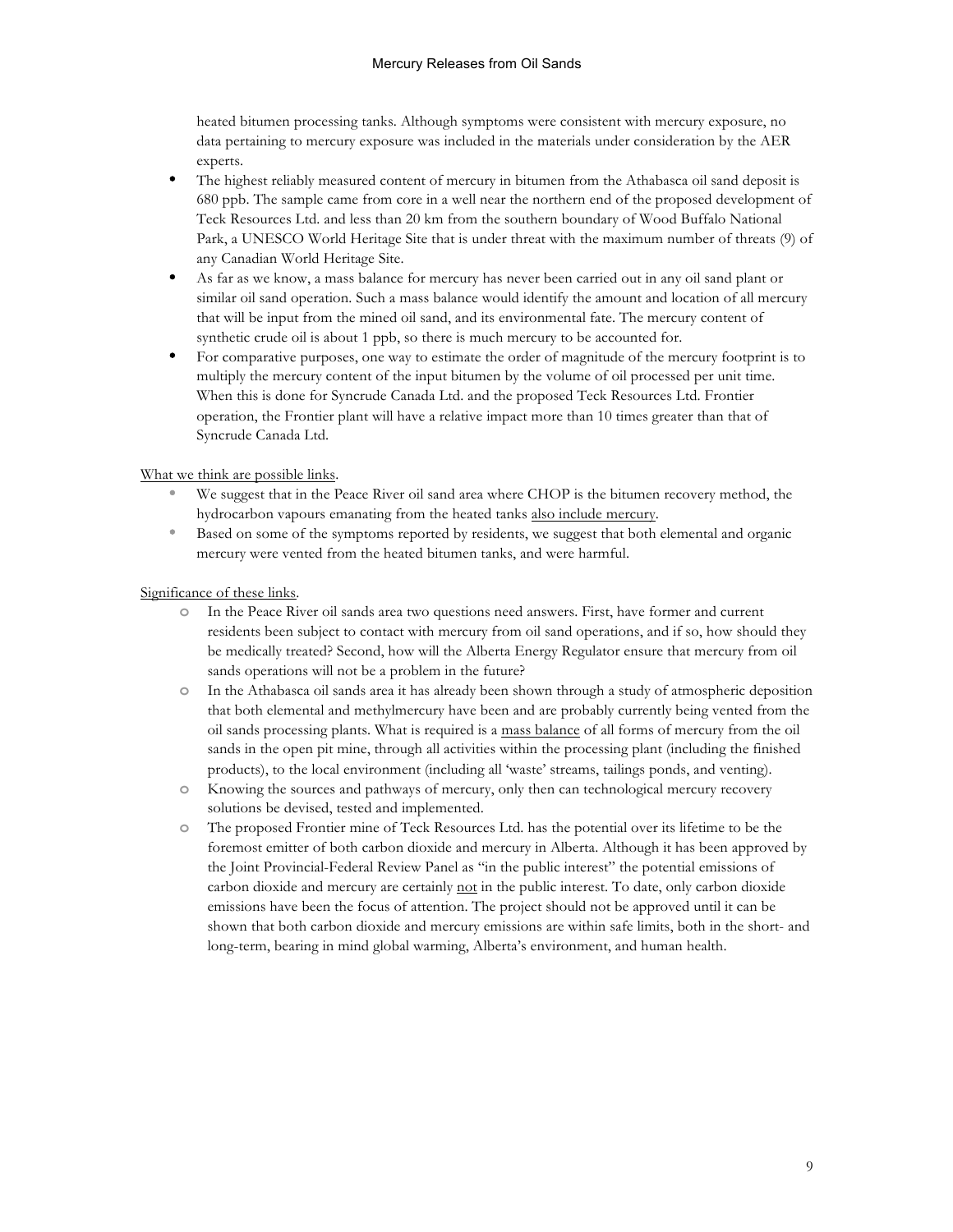## **REFERENCES**

- 1. Joint Review Panel Established by the Federal Minister of Environment and Climate Change and the Alberta Energy Regulator. Decision 2019 ABAER 008: Teck Resources Limited, Frontier Oil Sands Mine Project, Fort McMurray Area [Internet]. Canadian Environmental Assessment Agency; 2019 Jul p. 1325. Available from: https://www.ceaa.gc.ca/050/documents/p65505/131106E.pdf
- 2. Hitchon B, Filby RH, Shah KR. Geochemistry of trace elements in crude oils, Alberta, Canada. In: The Role of Trace Metals in Petroleum. R.R. Yen (Editor). Ann Arbor Science Publishers Inc.; 1975. p. 111– 122.
- 3. Hitchon B, Filby RH. Geochemical Studies 1. Trace elements in Alberta crude oils [Internet]. Alberta Research Council; 1983. Report No.: 1983–02. Available from: https://ags.aer.ca/document/OFR/OFR\_1983\_02.pdf
- 4. Hitchon B. Geochemical Studies 4. Physical and Chemical Properties of Sediments and Bitumen from Some Alberta Oil Sands Deposits. [Internet]. Alberta Energy Regulator; 1993 Jan. Report No.: 1993–25. Available from: https://ags.aer.ca/publications/OFR\_1993\_25.html
- 5. Alberta Research Council Inc. for the Petroleum Technology Alliance Canada. Potential Release of Heavy Metals and Mercury from the UOG Industry into the Ambient Environment - Literature Review. 2009 Oct 16;28. Available from: https://auprf.ptac.org/wp-content/uploads/2015/11/11.pdf
- 6. Alberta Energy Regulator. Report of Recommendations on Odours and Emissions in the Peace River Area [Internet]. 2014 Mar. Report No.: 2014 ABAER 005. Available from: https://www.aer.ca/documents/decisions/2014/2014-ABAER-005.pdf
- 7. Tao H, Murakami T, Tominaga M, Miyazaki A. Mercury speciation in natural gas condensate by gas chromatography-inductively coupled plasma mass spectrometry. J Anal At Spectrom [Internet]. 1998 Jan 1 [cited 2020 Jan 27];13(10):1085–93. Available from: http://pubs.rsc.org/en/content/articlelanding/1998/ja/a803369b
- 8. Agency for Toxic Substances and Disease Registry (ATSDR). Toxicological Profile for Mercury [Internet]. U.S. Department of Health and Human Services; 1999. Available from: https://www.atsdr.cdc.gov/toxprofiles/tp46.pdf
- 9. Agency for Toxic Substances and Disease Registry (ATSDR). Interaction Profile for: Chlorpyrifos, Lead, Mercury, and Methylmercury [Internet]. U.S. Department of Health and Human Services; 2006. Available from: https://www.atsdr.cdc.gov/interactionprofiles/ip-11/ip11.pdf
- 10. Environment and Climate Change Canada. National Pollutant Release inventory (NPRI) Data Search [Internet]. [cited 2019 Mar 7]. Available from: https://pollution-waste.canada.ca/national-releaseinventory/archives/index.cfm?lang=en
- 11. Hollebone BP. Mercury in Crude Oil Refined in Canada. Environment Canada [Internet]. 2007 Oct;82. Available from: https://www.canadianfuels.ca/website/media/Images/The%20Fuels%20Industry/PDF/Mercury-in-Crude-Oil-Refined-in-Canada-11Oct07.pdf
- 12. Shotyk W, Cuss CW. Atmospheric Hg accumulation rates determined using Sphagnum moss from ombrotrophic (rain-fed) bogs in the Athabasca Bituminous Sands region of northern Alberta, Canada.